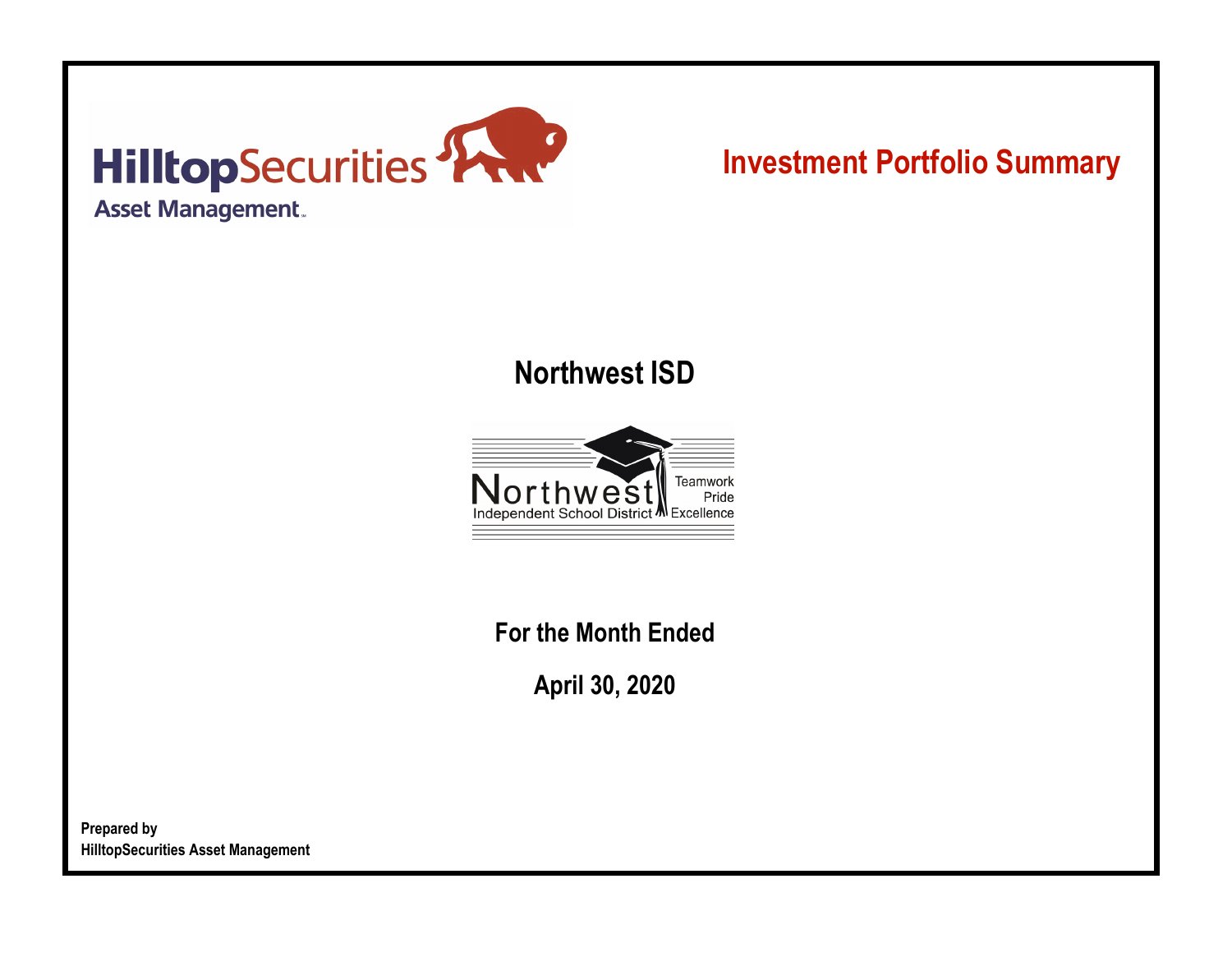

### **Report Name**

| <b>Certification Page</b>         |
|-----------------------------------|
| <b>Executive Summary</b>          |
| Benchmark Comparison              |
| Detail of Security Holdings       |
| Change in Value                   |
| Earned Income                     |
| <b>Investment Transactions</b>    |
| Amortization and Accretion        |
| Proiected Fixed Income Cash Flows |

## **Table of Contents / Market Recap**

#### **MARKET RECAP - APRIL 2020:**

In mid-March, policymakers and government officials across the United States made the collective decision to shut down vast swaths of the economy, closing all businesses deemed non-essential and placing restrictions on virtually everything else. It was immediately obvious that these actions would have devastating consequences for the economy. Nonetheless, as economic data was released in April, the degree of damage has been stunning to see. In the six-week period ended April 24th, more than 30 million Americans filed initial claims for unemployment benefits. That's nearly one out of every five who were officially employed back in February. Anecdotal reports suggest delays and difficulties in getting claims processed understate the numbers. The March employment report, based on surveys taken the week of March 12th, when most businesses were still open, showed a decline of -701k jobs. The unemployment rate, which sat at 50-year lows in February, jumped to 4.4% in March. April's data, to be released May 8th, is expected to show job losses of 21 million and an unemployment rate above 16%. March retail sales shrank -8.7%, the largest decline in the history of the series. A recession has officially begun as the initial reading of first quarter GDP showed a -4.8% annualized decline. The sharpest contraction in more than 11 years marked the end of the longest economic expansion on record. Since the U.S. consumer has historically accounted for roughly 70% of economic growth in the U.S., it was the sharp drop in consumer spending in the second half of March that did the majority of damage. The personal consumption component plunged by -7.6% with spending on services the weakest on record. It was the worst showing by U.S. consumers in 40 years. There's no reason to belabor the point with a long list of grim statistics. Suffice it to say, the data is awful and, unfortunately, will get much worse in the weeks ahead. Remember, the shutdowns were only in effect for the second half of March. For April, the economy has been closed for the entire month. Early forecasts estimate second quarter GDP will contract at a -30% annualized rate.

Some of the damage will be mitigated by massive government aid. The Federal Reserve has slashed the overnight fed funds target rate to a range of 0%-0.25% and implemented a slew of programs designed to provide liquidity and extend credit. Congress followed up the \$2 trillion CARES Act with an additional \$484 billion in relief, and more is in the works. Those programs should provide a financing bridge for many businesses and individuals, but the longer this drags on, the more severe the consequences. What's really needed is progress on treatment and a vaccine for COVID-19. April did bring some positive news on those fronts, but we're still a long way from a cure and the future path of economic growth is contingent on what happens with the coronavirus.

Financial markets regained some footing with equity markets rebounding strongly in April. The NASDAQ posted a 15% gain while the S&P 500 rose 13%. The exception was oil, where the collapse in demand combined with the Saudi/Russia price war and a lack of storage capacity to drive prices into the ground. At one point in late-April, the expiration of futures contracts for May delivery of West Texas Intermediate crude sent the closing price into negative territory at -\$37.63. Interest rates, meanwhile, hover at record lows with the two-year Treasury note closing the month at 0.20% and the 10-year at 0.64%.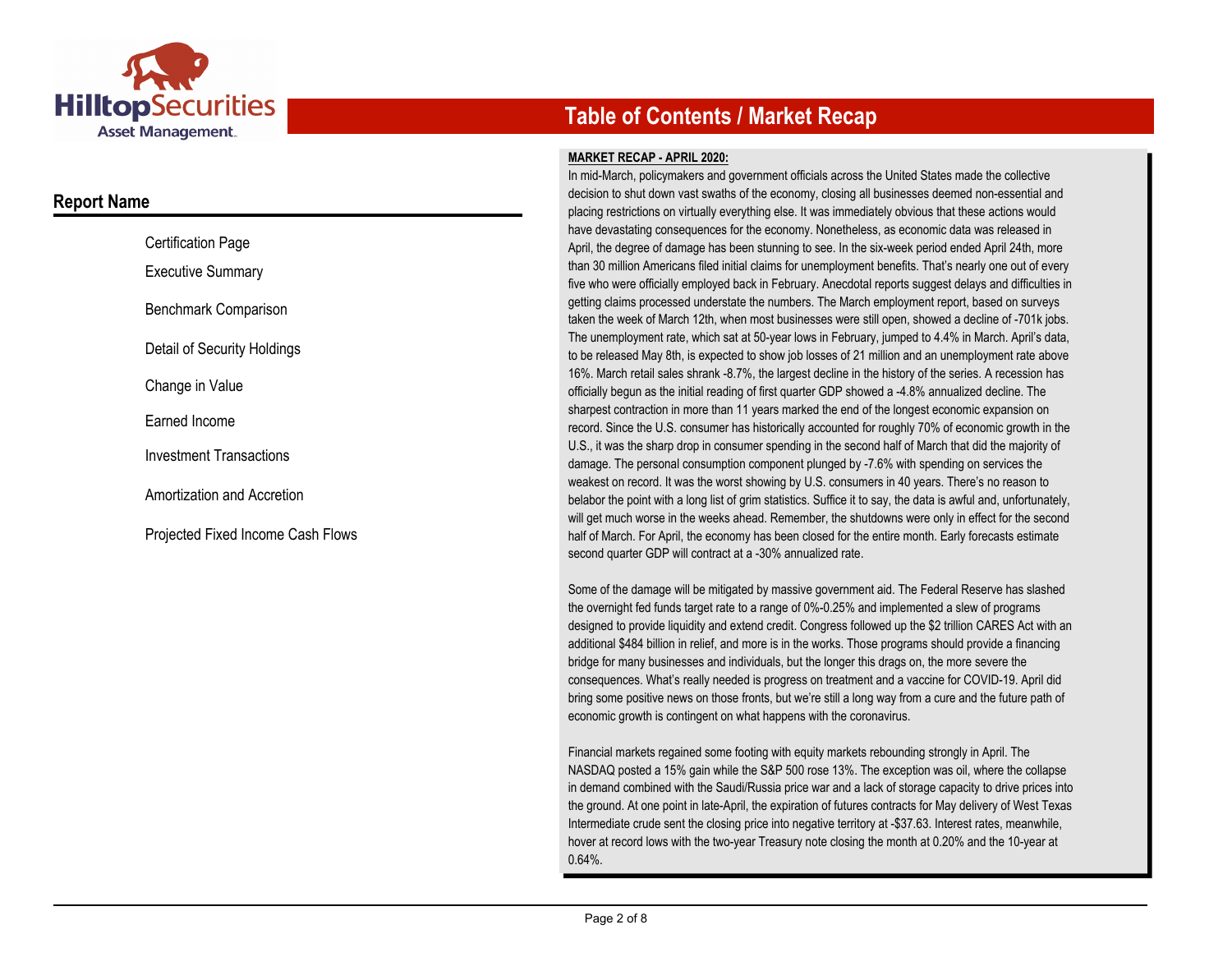

## **April 30, 2020 For the Month Ended**

This report is prepared for the **Northwest ISD** (the "Entity") in accordance with Chapter 2256 of the Texas Public Funds Investment Act ("PFIA"). Section 2256.023(a) of the PFIA states that: "Not less than quarterly, the investment officer shall prepare and submit to the governing body of the entity a written report of the investment transactions for all funds covered by this chapter for the preceding reporting period." This report is signed by the Entity's investment officers and includes the disclosures required in the PFIA. To the extent possible, market prices have been obtained from independent pricing sources.

The investment portfolio complied with the PFIA and the Entity's approved Investment Policy and Strategy throughout the period. All investment transactions made in the portfolio during this period were made on behalf of the Entity and were made in full compliance with the PFIA and the approved Investment Policy.

**Officer Names and Titles:**

Name: Brian Carter Title: Chief Financial Officer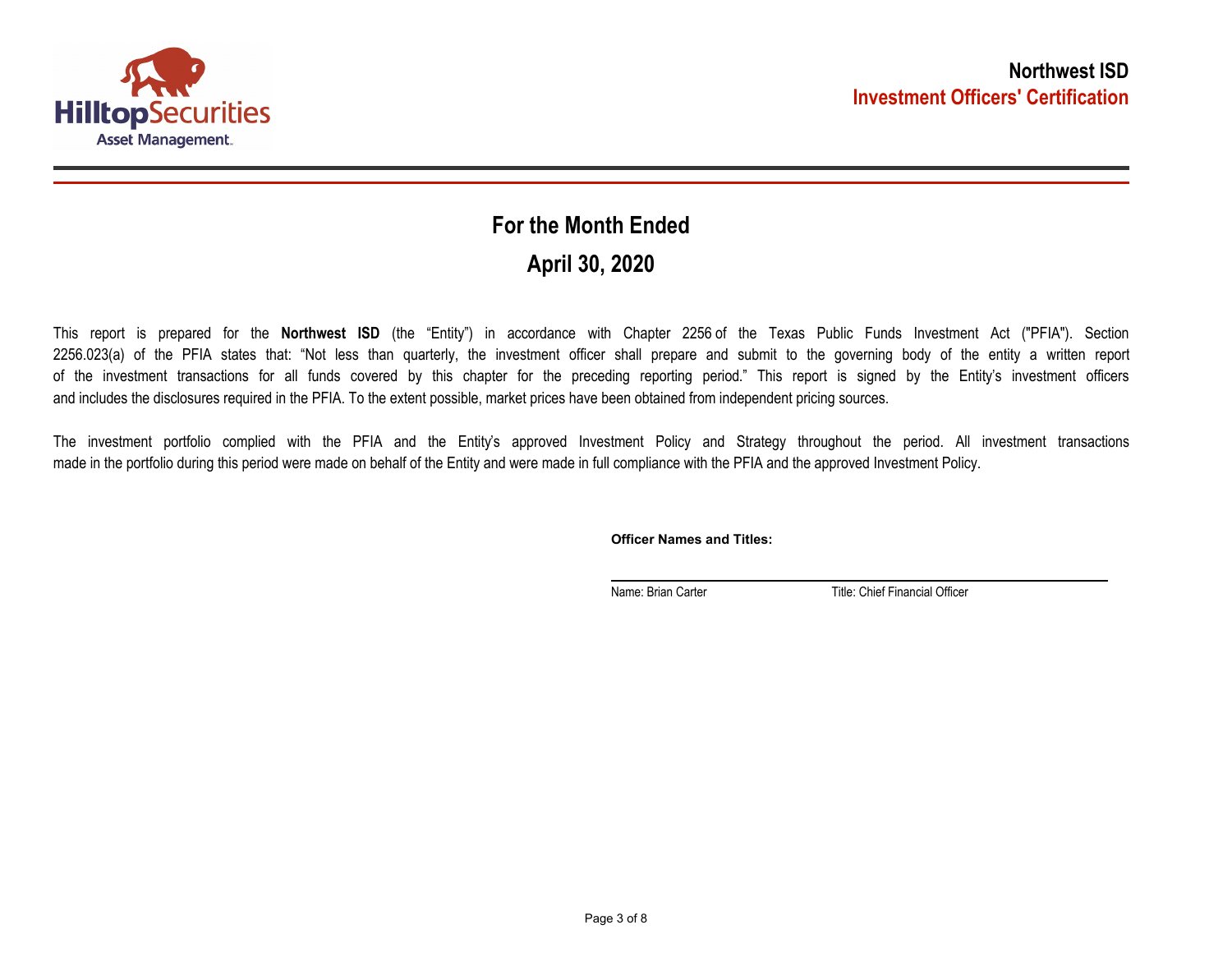



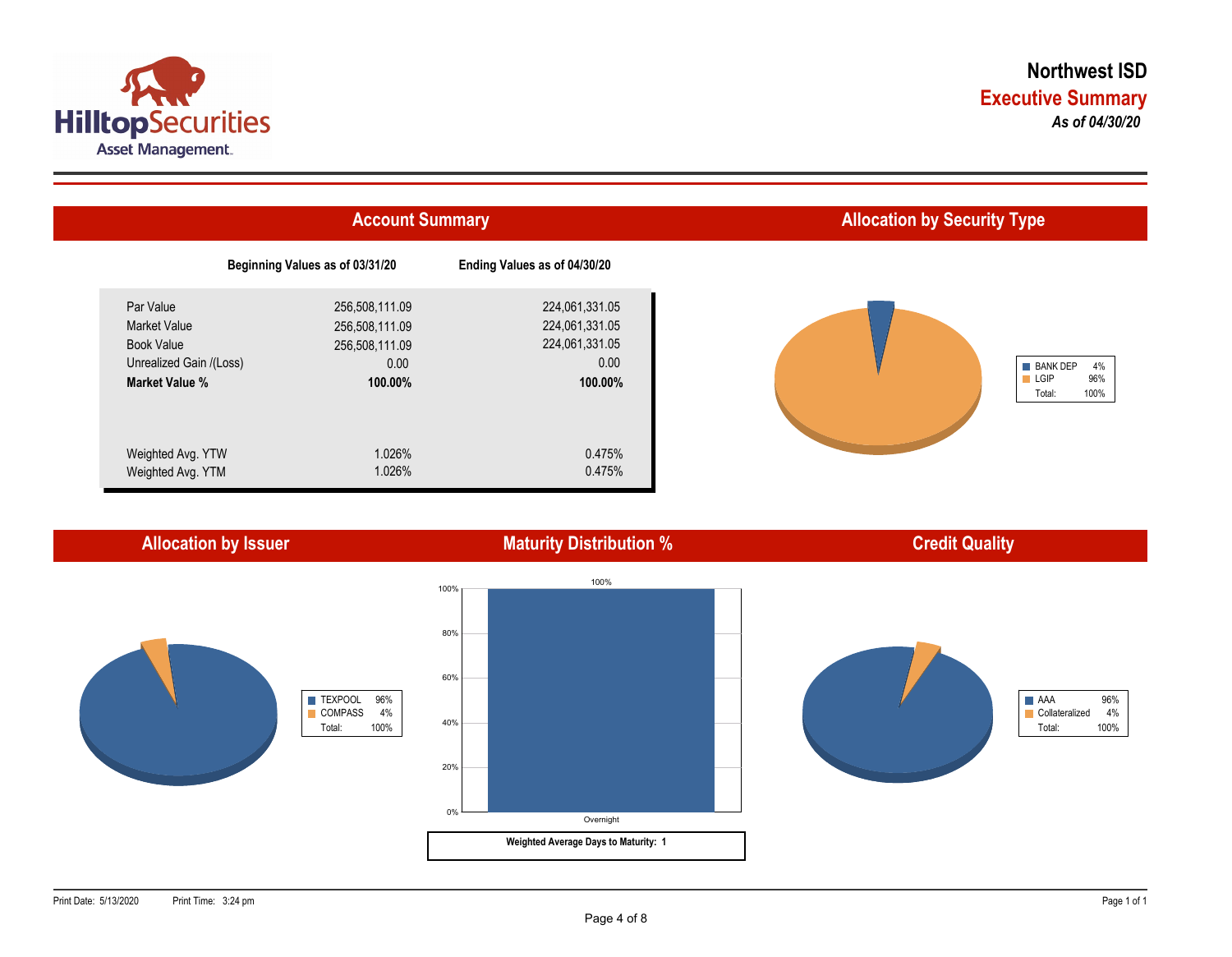



Note 1: CMT stands for Constant Maturity Treasury. This data is published in Federal Reserve Statistical Release H.15 and represents an average of all actively traded Treasury securities having that time remaining until ma standard industry benchmark for Treasury securities. The CMT benchmarks are moving averages. The 3-month CMT is the daily average for the previous 3 months, the 6-month CMT is the daily average for the previous 6 months, a 1-year and 2-year CMT's are the daily averages for the previous 12-months.

**Note 2:** Benchmark data for TexPool is the monthly average yield.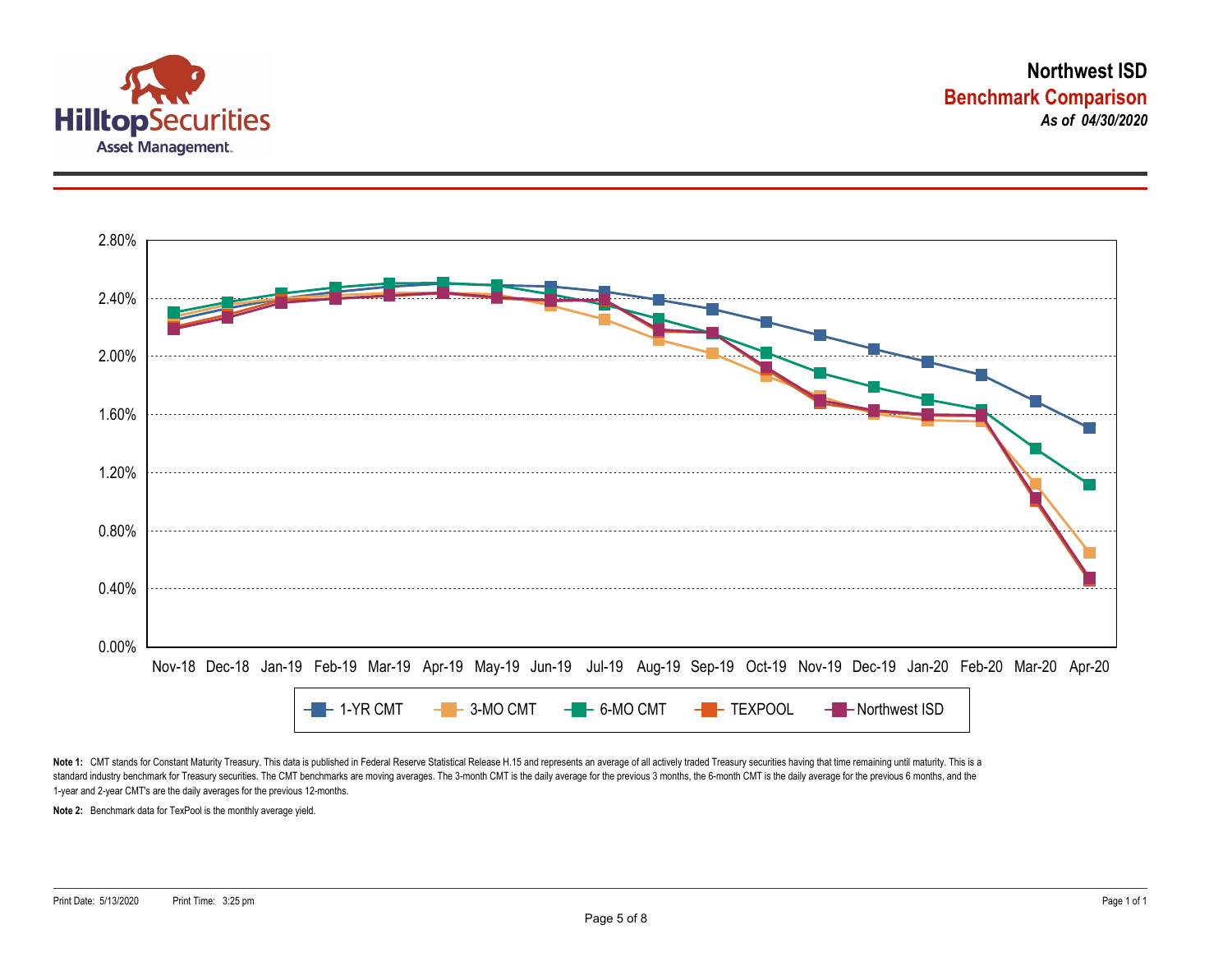

| <b>CUSIP</b>                                  | <b>Settle</b><br>Date | Sec. Type                                  | Sec. Description                                                    | <b>CPN</b> | <b>Mty Date</b> | <b>Next Call</b> | <b>Call Type</b> | Par Value                                  | Purch<br>Price                | <b>Orig Cost</b>                           | <b>Book Value</b>                          | <b>Mkt</b><br>Price           | Market Value to Mty                        | Days                                               | Days<br>to Call | <b>YTM</b>              | <b>YTW</b>              |
|-----------------------------------------------|-----------------------|--------------------------------------------|---------------------------------------------------------------------|------------|-----------------|------------------|------------------|--------------------------------------------|-------------------------------|--------------------------------------------|--------------------------------------------|-------------------------------|--------------------------------------------|----------------------------------------------------|-----------------|-------------------------|-------------------------|
| <b>Activity Account</b>                       |                       |                                            |                                                                     |            |                 |                  |                  |                                            |                               |                                            |                                            |                               |                                            |                                                    |                 |                         |                         |
| <b>TEXPOOL</b>                                |                       | LGIP                                       | TexPool                                                             |            |                 |                  |                  | 171,985.19                                 | 100.000                       | 171,985.19                                 | 171,985.19                                 | 100.000                       | 171,985.19                                 | $\overline{1}$                                     |                 | 0.455                   | 0.455                   |
| <b>Total for Activity Account</b>             |                       |                                            |                                                                     |            |                 |                  |                  | 171,985.19                                 | 100.000                       | 171,985.19                                 | 171,985.19                                 | 100.000                       | 171,985.19                                 | $\overline{1}$                                     |                 | 0.455                   | 0.455                   |
| <b>Capital Project</b>                        |                       |                                            |                                                                     |            |                 |                  |                  |                                            |                               |                                            |                                            |                               |                                            |                                                    |                 |                         |                         |
| <b>BBVA-NWL</b><br>BBVA-NWZ<br><b>TEXPOOL</b> |                       | <b>BANK DEP</b><br><b>BANK DEP</b><br>LGIP | <b>BBVA Compass LIBOR</b><br>BBVA Compass ZBA Int<br><b>TexPool</b> |            |                 |                  |                  | 296,498.15<br>6,289,245.97<br>4,869,980.58 | 100.000<br>100.000<br>100.000 | 296,498.15<br>6,289,245.97<br>4,869,980.58 | 296,498.15<br>6,289,245.97<br>4,869,980.58 | 100.000<br>100.000<br>100.000 | 296,498.15<br>6,289,245.97<br>4,869,980.58 | $\overline{1}$<br>$\overline{1}$<br>$\overline{1}$ |                 | 0.881<br>0.931<br>0.455 | 0.881<br>0.931<br>0.455 |
| <b>Total for Capital Project</b>              |                       |                                            |                                                                     |            |                 |                  |                  | 11,455,724.70                              | 100.000                       | 11,455,724.70                              | 11,455,724.70                              | 100.000                       | 11,455,724.70                              | $\overline{1}$                                     |                 | 0.727                   | 0.727                   |
| <b>Capital Project AFB</b>                    |                       |                                            |                                                                     |            |                 |                  |                  |                                            |                               |                                            |                                            |                               |                                            |                                                    |                 |                         |                         |
| <b>TEXPOOL</b>                                |                       | LGIP                                       | TexPool                                                             |            |                 |                  |                  | 413,172.48                                 | 100.000                       | 413,172.48                                 | 413,172.48                                 | 100.000                       | 413,172.48                                 | $\overline{1}$                                     |                 | 0.455                   | 0.455                   |
| <b>Total for Capital Project AFB</b>          |                       |                                            |                                                                     |            |                 |                  |                  | 413,172.48                                 | 100.000                       | 413,172.48                                 | 413,172.48                                 | 100.000                       | 413,172.48                                 | $\overline{1}$                                     |                 | 0.455                   | 0.455                   |
| <b>General Operating Fund</b>                 |                       |                                            |                                                                     |            |                 |                  |                  |                                            |                               |                                            |                                            |                               |                                            |                                                    |                 |                         |                         |
| <b>BBVA-NW</b><br><b>TEXPOOL</b>              |                       | <b>BANK DEP</b><br>LGIP                    | <b>BBVA Compass MM</b><br>TexPool                                   |            |                 |                  |                  | 2,480,113.16<br>151,160,809.04             | 100.000<br>100.000            | 2,480,113.16<br>151,160,809.04             | 2,480,113.16<br>151,160,809.04             | 100.000<br>100.000            | 2,480,113.16<br>151,160,809.04             | - 1<br>- 1                                         |                 | 0.981<br>0.455          | 0.981<br>0.455          |
| <b>Total for General Operating Fund</b>       |                       |                                            |                                                                     |            |                 |                  |                  | 153,640,922.20                             | 100.000                       | 153,640,922.20                             | 153,640,922.20                             | 100.000                       | 153,640,922.20                             | $\overline{1}$                                     |                 | 0.464                   | 0.464                   |
| <b>Interest &amp; Sinking</b>                 |                       |                                            |                                                                     |            |                 |                  |                  |                                            |                               |                                            |                                            |                               |                                            |                                                    |                 |                         |                         |
| <b>TEXPOOL</b>                                |                       | LGIP                                       | <b>TexPool</b>                                                      |            |                 |                  |                  | 58,379,526.48                              | 100.000                       | 58,379,526.48                              | 58,379,526.48                              | 100.000                       | 58,379,526.48                              | $\overline{1}$                                     |                 | 0.455                   | 0.455                   |
| <b>Total for Interest &amp; Sinking</b>       |                       |                                            |                                                                     |            |                 |                  |                  | 58,379,526.48                              | 100.000                       | 58,379,526.48                              | 58,379,526.48                              | 100.000                       | 58,379,526.48                              | $\overline{1}$                                     |                 | 0.455                   | 0.455                   |
| <b>Total for Northwest ISD</b>                |                       |                                            |                                                                     |            |                 |                  |                  | 224,061,331.05                             | 100.000                       | 224,061,331.05                             | 224,061,331.05                             | 100.000                       | 224,061,331.05                             |                                                    |                 | 0.475                   | 0.475                   |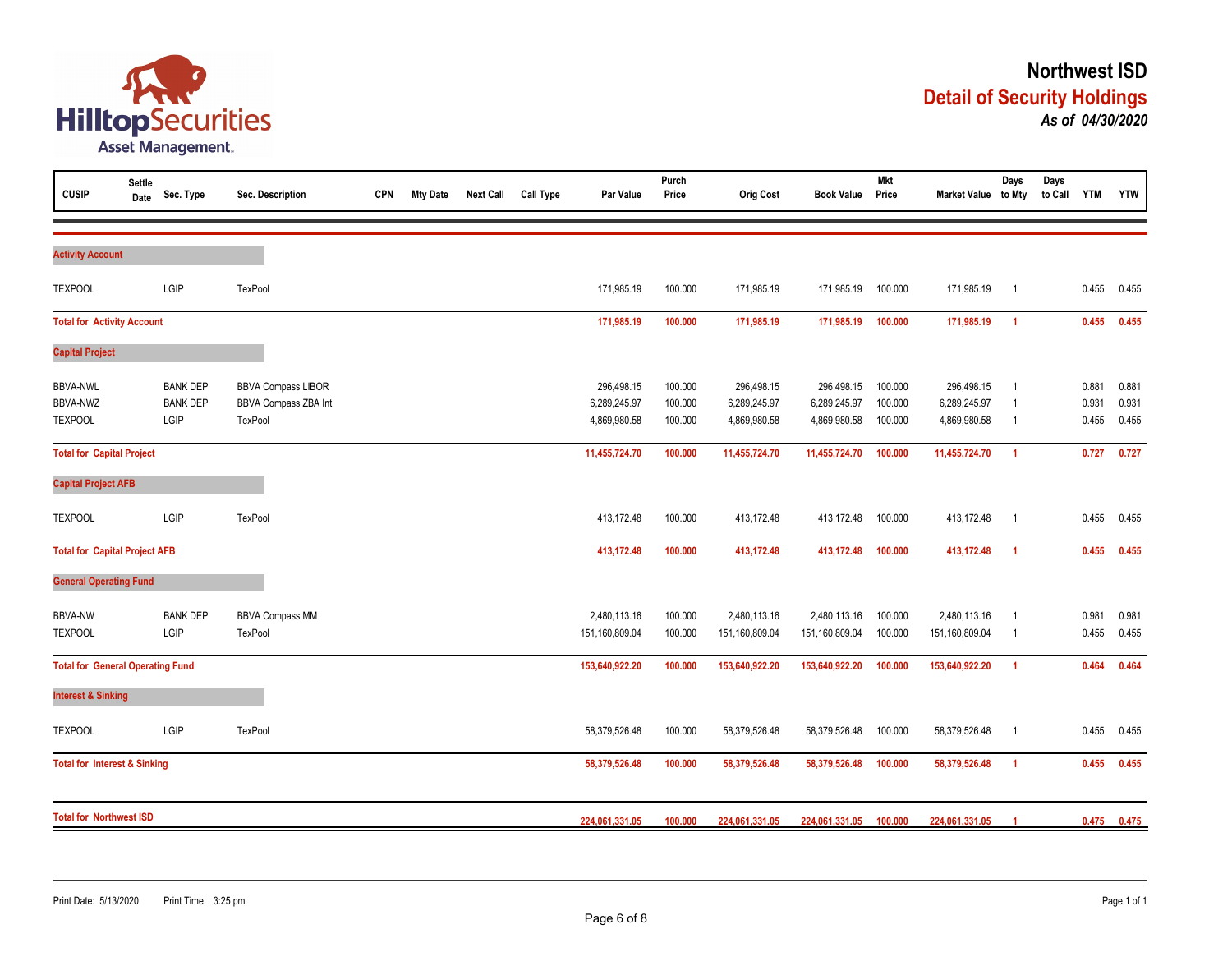

| <b>CUSIP</b>                            | <b>Security Type</b>                    | <b>Security Description</b> | 03/31/20<br><b>Book Value</b> | Cost of<br><b>Purchases</b> | <b>Maturities /</b><br>Calls / Sales | Amortization /<br>Accretion | Realized<br>Gain/(Loss) | 04/30/20<br><b>Book Value</b> | 03/31/20<br><b>Market Value</b> | 04/30/20<br><b>Market Value</b> | Change in<br><b>Mkt Value</b> |
|-----------------------------------------|-----------------------------------------|-----------------------------|-------------------------------|-----------------------------|--------------------------------------|-----------------------------|-------------------------|-------------------------------|---------------------------------|---------------------------------|-------------------------------|
|                                         |                                         |                             |                               |                             |                                      |                             |                         |                               |                                 |                                 |                               |
| <b>Activity Account</b>                 |                                         |                             |                               |                             |                                      |                             |                         |                               |                                 |                                 |                               |
| <b>TEXPOOL</b>                          | LGIP                                    | TexPool                     | 171,920.89                    | 64.30                       | 0.00                                 | 0.00                        | 0.00                    | 171,985.19                    | 171,920.89                      | 171,985.19                      | 64.30                         |
| <b>Total for Activity Account</b>       |                                         |                             | 171,920.89                    | 64.30                       | 0.00                                 | 0.00                        | 0.00                    | 171,985.19                    | 171,920.89                      | 171,985.19                      | 64.30                         |
| <b>Capital Project</b>                  |                                         |                             |                               |                             |                                      |                             |                         |                               |                                 |                                 |                               |
| <b>BBVA-NWL</b>                         | <b>BANK DEP</b>                         | <b>BBVA Compass LIBOR</b>   | 296,099.84                    | 398.31                      | 0.00                                 | 0.00                        | 0.00                    | 296,498.15                    | 296,099.84                      | 296,498.15                      | 398.31                        |
| BBVA-NWZ                                | <b>BANK DEP</b>                         | BBVA Compass ZBA Int        | 6,277,533.99                  | 11,711.98                   | 0.00                                 | 0.00                        | 0.00                    | 6,289,245.97                  | 6,277,533.99                    | 6,289,245.97                    | 11,711.98                     |
| <b>TEXPOOL</b>                          | LGIP                                    | TexPool                     | 21,084,107.12                 | 0.00                        | (16, 214, 126.54)                    | $0.00\,$                    | 0.00                    | 4,869,980.58                  | 21,084,107.12                   | 4,869,980.58                    | (16, 214, 126.54)             |
| <b>Total for Capital Project</b>        |                                         |                             | 27,657,740.95                 | 12,110.29                   | (16, 214, 126.54)                    | 0.00                        | 0.00                    | 11,455,724.70                 | 27,657,740.95                   | 11,455,724.70                   | (16, 202, 016.25)             |
| <b>Capital Project AFB</b>              |                                         |                             |                               |                             |                                      |                             |                         |                               |                                 |                                 |                               |
| <b>TEXPOOL</b>                          | LGIP                                    | TexPool                     | 413,017.96                    | 154.52                      | 0.00                                 | 0.00                        | 0.00                    | 413,172.48                    | 413,017.96                      | 413,172.48                      | 154.52                        |
|                                         | <b>Total for Capital Project AFB</b>    |                             | 413,017.96                    | 154.52                      | 0.00                                 | 0.00                        | 0.00                    | 413,172.48                    | 413,017.96                      | 413,172.48                      | 154.52                        |
| <b>General Operating Fund</b>           |                                         |                             |                               |                             |                                      |                             |                         |                               |                                 |                                 |                               |
| <b>BBVA-NW</b>                          | <b>BANK DEP</b>                         | <b>BBVA Compass MM</b>      | 2,476,571.93                  | 3,541.23                    | 0.00                                 | 0.00                        | 0.00                    | 2,480,113.16                  | 2,476,571.93                    | 2,480,113.16                    | 3,541.23                      |
| <b>TEXPOOL</b>                          | LGIP                                    | TexPool                     | 167,921,589.24                | 0.00                        | (16, 760, 780.20)                    | 0.00                        | 0.00                    | 151,160,809.04                | 167,921,589.24                  | 151,160,809.04                  | (16, 760, 780.20)             |
|                                         | <b>Total for General Operating Fund</b> |                             | 170,398,161.17                | 3,541.23                    | (16,760,780.20)                      | 0.00                        | 0.00                    | 153,640,922.20                | 170,398,161.17                  | 153,640,922.20                  | (16, 757, 238.97)             |
| <b>Interest &amp; Sinking</b>           |                                         |                             |                               |                             |                                      |                             |                         |                               |                                 |                                 |                               |
| <b>TEXPOOL</b>                          | LGIP                                    | TexPool                     | 57,867,270.12                 | 512,256.36                  | 0.00                                 | 0.00                        | 0.00                    | 58,379,526.48                 | 57,867,270.12                   | 58,379,526.48                   | 512,256.36                    |
| <b>Total for Interest &amp; Sinking</b> |                                         |                             | 57,867,270.12                 | 512,256.36                  | 0.00                                 | 0.00                        | 0.00                    | 58,379,526.48                 | 57,867,270.12                   | 58,379,526.48                   | 512,256.36                    |
| <b>Total for Northwest ISD</b>          |                                         |                             | 256,508,111.09                | 528,126.70                  | (32, 974, 906.74)                    | 0.00                        | 0.00                    | 224,061,331.05                | 256,508,111.09                  | 224,061,331.05                  | (32, 446, 780.04)             |